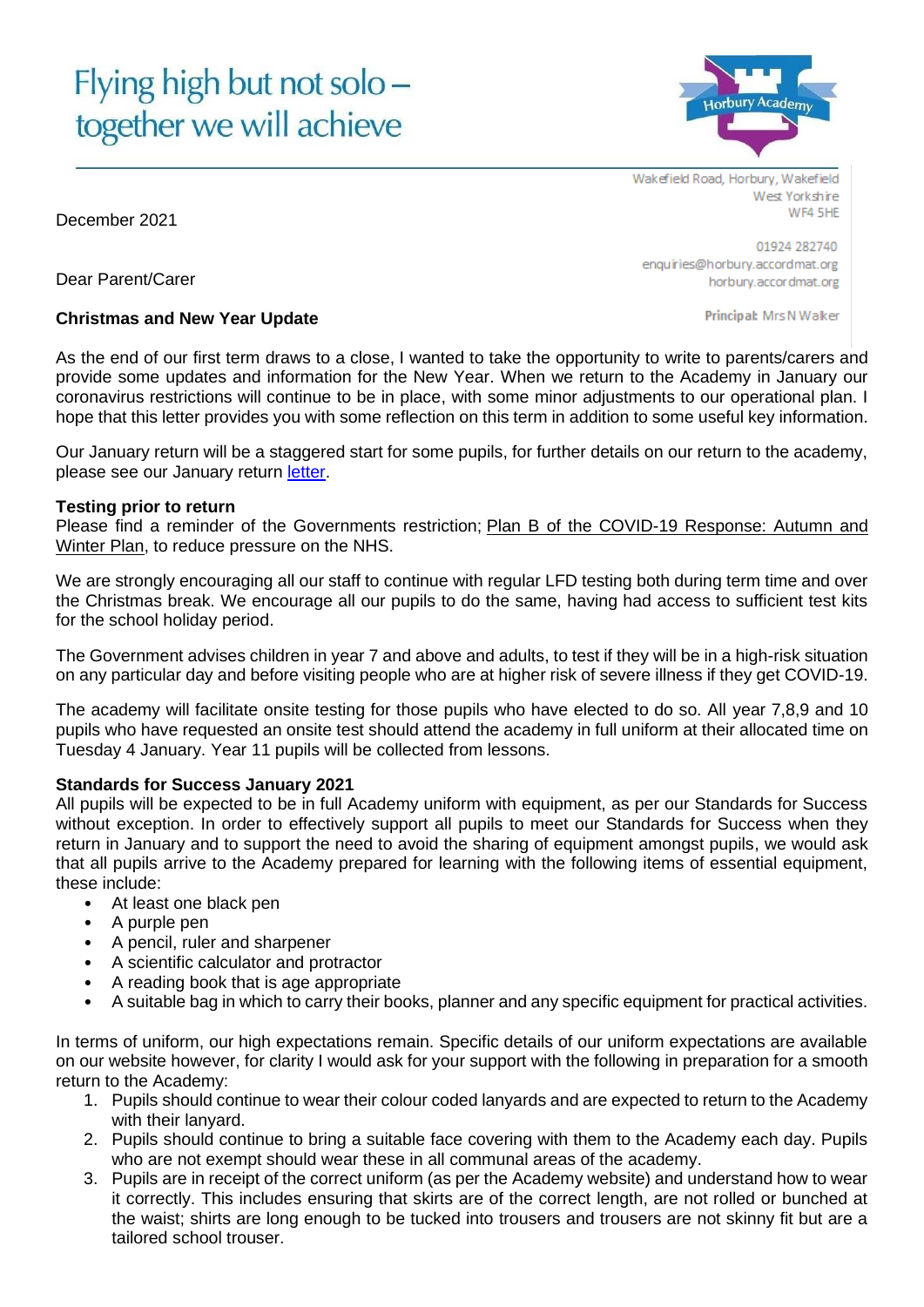- 4. Pupils are in receipt of appropriate school shoes and these should be broken in (worn in advance) so as not to cause blisters. Pupils will not be permitted to change into alternative footwear should this issue arise.
- 5. Pupils should not wear makeup of any description. This includes artificial nails, fake tan or false eyelashes.
- 6. Pupils should not wear piercings of any kind.
- 7. Pupils should not wear jewellery of any kind.
- 8. Pupils should have appropriate outer wear and all pupils are reminded that no hoodies are permitted.

Senior Leaders will continue to greet pupils at the Academy each morning to ensure they are fully prepared and ready for the day's learning. Should you require any support with uniform in advance of our return in January please contact the Academy via [enquiries@horbury.accordmat.org](mailto:enquiries@horbury.accordmat.org) where we will be happy to support you with this.

#### **Site entrance and exit**

On our return all pupils will enter and exit the academy site via the pupil entrance at the front of school. Senior Leaders and Pastoral Year Leaders will greet all pupils and check standards for success ensuring all are ready for their days learning. The Berry Lane gate will no longer be open from January.

When pupils enter the academy, they will continue to congregate in their year group zones.

#### **Lockers**

I would like to take this opportunity to thank all pupils for their patience in the re-instatement of lockers. All new lockers have been allocated and pupils will receive their keys on their return to the academy in January and will be able to access their lockers. In order to ensure we continue to minimise the risk of the spread of Covid19, all pupils are asked to ensure single person use of each locker. Sharing of lockers is not permitted. Any pupils in breach of this will have their key removed.

#### **Pre-Public Examinations**

Our Year 11 pupils sat a full suite of pre-public examinations in November to help them prepare for their GCSE exams at the end of the academic year. I am incredibly proud of their efforts and achievements leading up to and during these examinations. Their engagement in lessons throughout the term has been excellent, alongside their commitment to revision and personal preparation. It was great to see so many smiling faces on their Mock Results Day last week, where pupils were able to see the benefits of all their hard work. A further round of PPE's are scheduled for the weeks beginning 14 and 28 February.

## **Positive Recognition**

I am proud to be able to congratulate our Yr11 boys football team who recently won the Regional Wakefield tournament, it turned into a true nail biter when it went to penalties. There were some excellent individual performances although the whole team were a credit to themselves and the academy, demonstrating admirable team spirit and support of each other. Congratulations and well done to all involved.

Thank you to our talented performing arts department and pupils. Yr7 had the pleasure this week of watching a fantastic Christmas performance, thoroughly enjoyed by all.

The generosity of pupils at Horbury Academy this term has once again been wonderful. Funds have been raised for Children in Need and Save the Children. The total raised for both charities amounted to £857.53. Additionally, throughout the term pupils and families have continued to donate to our foodbank collection for Horbury and Ossett Foodbank. There has been a staggering amount of food, toiletries and household products donated, thank you all for these valuable contributions.

## **Accord Multi Academy Trust – Annual Report 2020/2021**

I would like to signpost all parents and carers to the Trust Annual Report for 2020/2021 which is now available on the Trust website at the following link:

[https://accordmat.org/wp-content/uploads/2021/12/Accord-Annual-Report-2021-Digital-1-2.pdf.](https://accordmat.org/wp-content/uploads/2021/12/Accord-Annual-Report-2021-Digital-1-2.pdf)

The report showcases all the amazing efforts and successes of our academies, pupils, students and staff across the course of a challenging academic year. We are really proud to work in the Trust and of what has been achieved collectively across the last 12 months.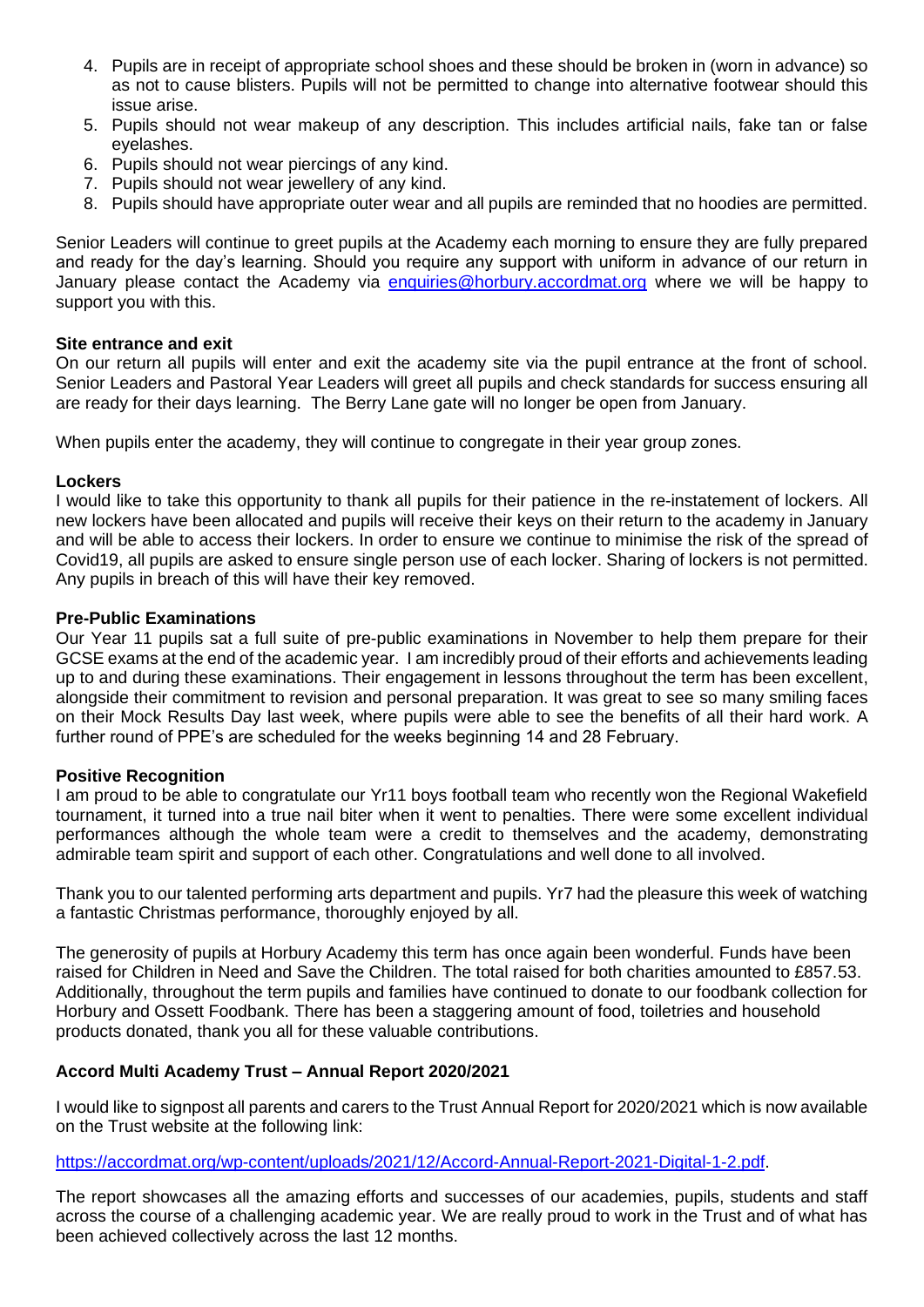## **Adverse Weather Conditions**

As we move into the winter months, I wanted to ensure all parents/carers understand our Academy closure procedures. Whilst we would always try to remain open to pupils and staff, sometimes adverse weather conditions make this impossible. In the event of a closure for pupils, we will communicate our intentions via our text messaging service, MCAS, the Academy website, Facebook and Twitter, as well as providing updates on Greatest Hits Radio West Yorkshire & Pulse 1. As with closures due to the coronavirus pandemic, all pupils will be able to access work remotely via Microsoft Teams with information regarding their learning being shared with pupils via our Accord SharePoint platform.

Given the reduced temperatures, it is also important that pupils arrive to the Academy suitably equipped for any cold and/or severe weather. As parents and pupils are aware, our coronavirus risk assessment states that we need to continue to maintain a good circulation of fresh air into all buildings and classrooms. Pupils are encouraged to continue to wear layers when and where possible as well as ensuring they have the following items including, their blazer and an Academy jumper. The academy also holds a stock of academy jumpers and trousers which we are happy to loan pupils for the forthcoming coldest months of the year. If any parents/ carers need any support with purchasing academy jumpers or trousers please contact the academy via [enquiries@horbury.accordmat.org](mailto:enquiries@horbury.accordmat.org) and we will be happy to support.

## **Support for Families over the Festive Period**

As the majority of staff, pupils, parents and carers look forward to the Christmas break, I understand that the holiday season can present a real challenge for some of our pupils and their families, particularly this year. As such, please find attached a list of useful telephone numbers, websites and points of contact should you require them over the holiday period. I hope these services are able to provide you with the support you may need, should you wish to contact them.

## **Upcoming dates for your diary**

- **Friday 17 December 2021 – Christmas Break begins at the end of the Academy day**
- Tuesday 4 January 2022 Academy re-opens for year 11 pupils only at 10am (please see January return letter for further information)
- Wednesday 5 January 2020 Academy re-opens for all pupils (please see January return letter for further information)
- Thursday 13 January 2022 Yr10 Parents Evening
- Wednesday 19 January 2022 Yr9 Options and Pathways Evening
- Monday 14 February 2022 Yr11 Pre-Public Examinations (PPE's) begin
- **Thursday 17 February 2022 – Half Term begins at the end of the Academy day**
- **Friday 18 February 2022 – INSET Day**
- Monday 28 February 2022 Academy re-opens

All that remains for me to say is, on behalf of the Academy, I wish all our pupils and their families a safe and happy Christmas and New Year. I look forward to welcoming everyone back into the Academy in January.

Best wishes

A C Wooley

Mrs N Walker Principal